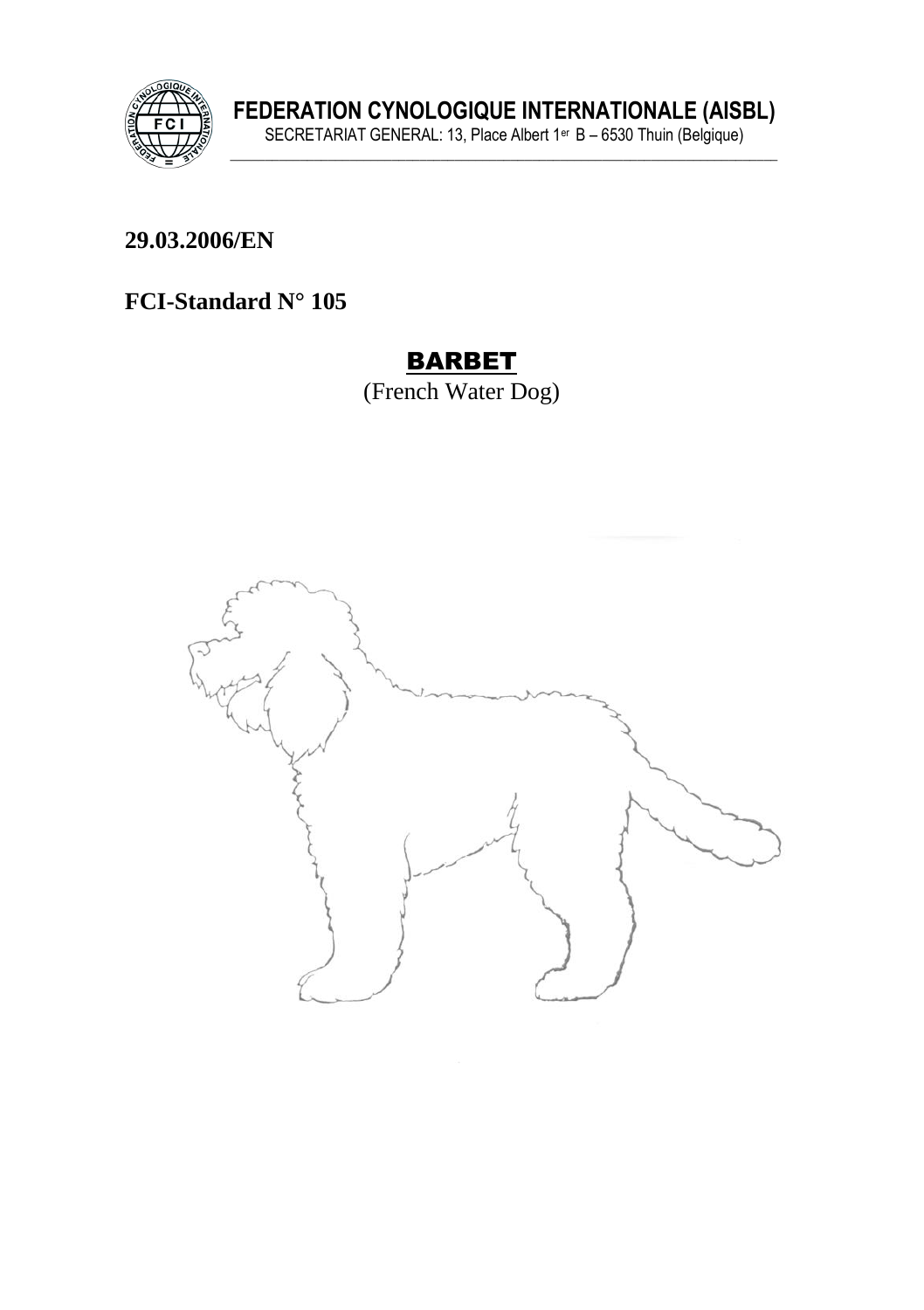**TRANSLATION**: Jennifer Mulholland. Official language (FR).

**ORIGIN**: France

## **DATE OF PUBLICATION OF THE OFFICIAL VALID STANDARD**: 21.02.2006.

**UTILIZATION**: Water dog used for hunting wildfowl. Like all water dogs, the French Water Dog is more than just a retriever; he must search for, locate and flush out the game hiding in the water vegetation. He then retrieves the game shot by his master. Very resistant to cold, he shall go to water in all weather.

#### **FCI-CLASSIFICATION**: Group 8 Retrievers, Flushing Dogs, Water Dogs. Section 3 Water Dogs With working trial.

**BRIEF HISTORICAL SUMMARY**: A very ancient breed, common throughout France, used for hunting waterfowl and described or mentioned in several works as early as the  $16<sup>th</sup>$  century.

**GENERAL APPEARANCE**: Medium proportions, medium size, characterized by a thick, woolly coat which guarantees efficient protection against cold and damp. The coat forms a beard (French *barbe*) on the chin, which gave the breed its name (*Barbet*)*.*

## **IMPORTANT PROPORTIONS**:

- The muzzle is slightly shorter than the skull.
- The length of the body, measured from the point of shoulder to the point of buttock, is slightly more than the height at the withers.

**BEHAVIOUR/TEMPERAMENT**: Even disposition, very attached to his master, very sociable, loving water even when very cold.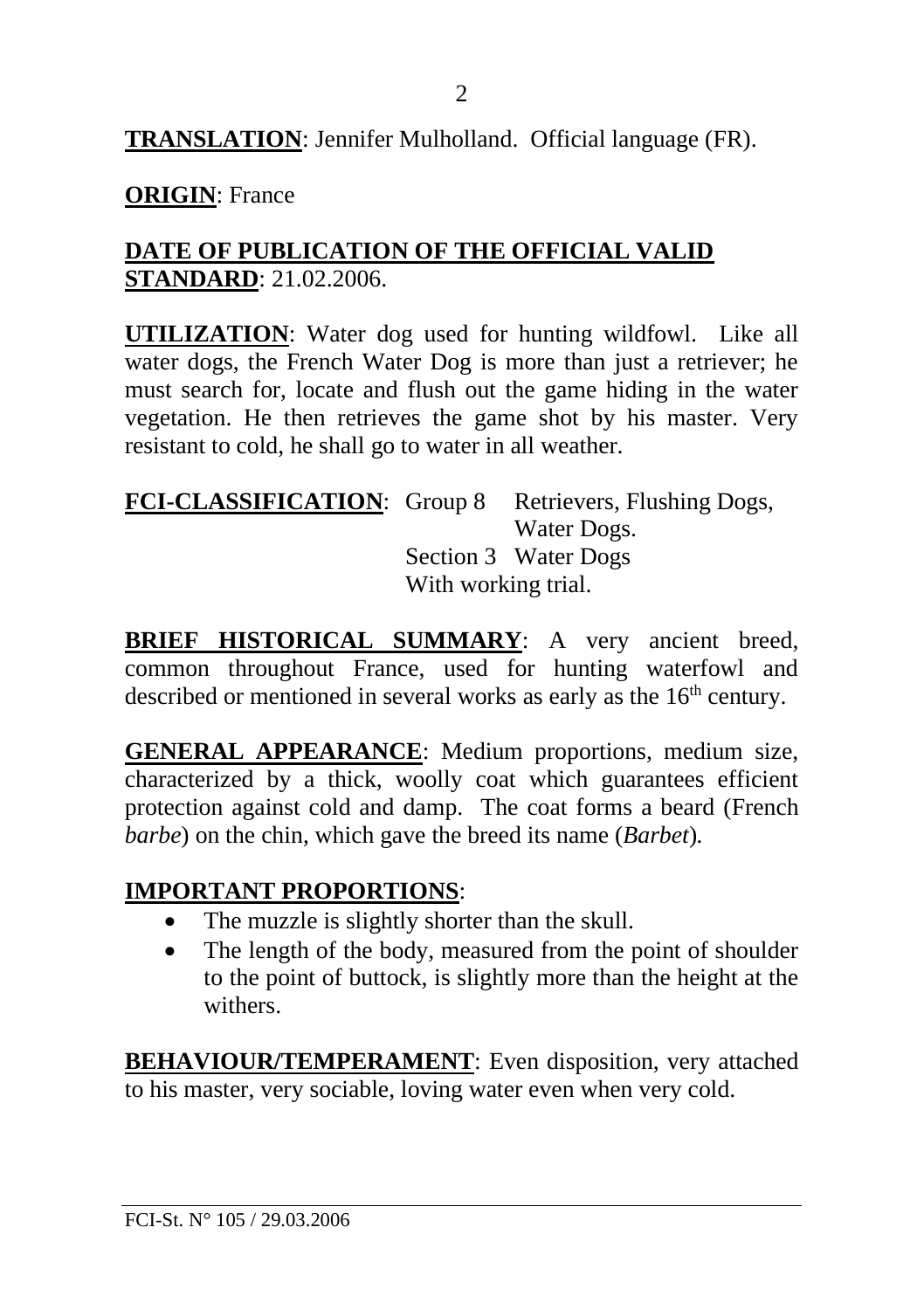**HEAD**: The coat on the skull must fall onto the bridge of the nose. The beard is long and furnished; the moustache entirely covers the bridge of the nose.

CRANIAL REGION: Skull: Rounded and broad. Stop: Defined.

#### FACIAL REGION:

Nose: Broad, with well opened nostrils; black or brown depending on the colour of the coat.

Muzzle: Quite square. The bridge of the nose is broad.

Lips: Thick, well pigmented and completely covered by long hair. Black or brown edges.

Jaws/teeth: Jaws of equal length. Scissors bite. Strong teeth. Incisors well developed and well aligned.

**EYES**: Round, preferably dark brown. The rim of the eyelid is black or brown.

**EARS**: Set on low (at eye level or slightly lower), long, flat, wide, covered by long hair hanging in strands. When brought together in front of the nose, the ears (including the hair) reach at least 5cms beyond it. The ear cartilage reaches further than the corner of the mouth.

**NECK**: Short and strong.

#### **BODY**:

Back: Solid with well sustained topline.

Loin: Arched, short and strong.

Croup: Round, seen from the side, in smooth continuation of the line of the loin.

Chest: Broad, well developed, deep, reaching the elbow; ribcage rounded but not barrel-like.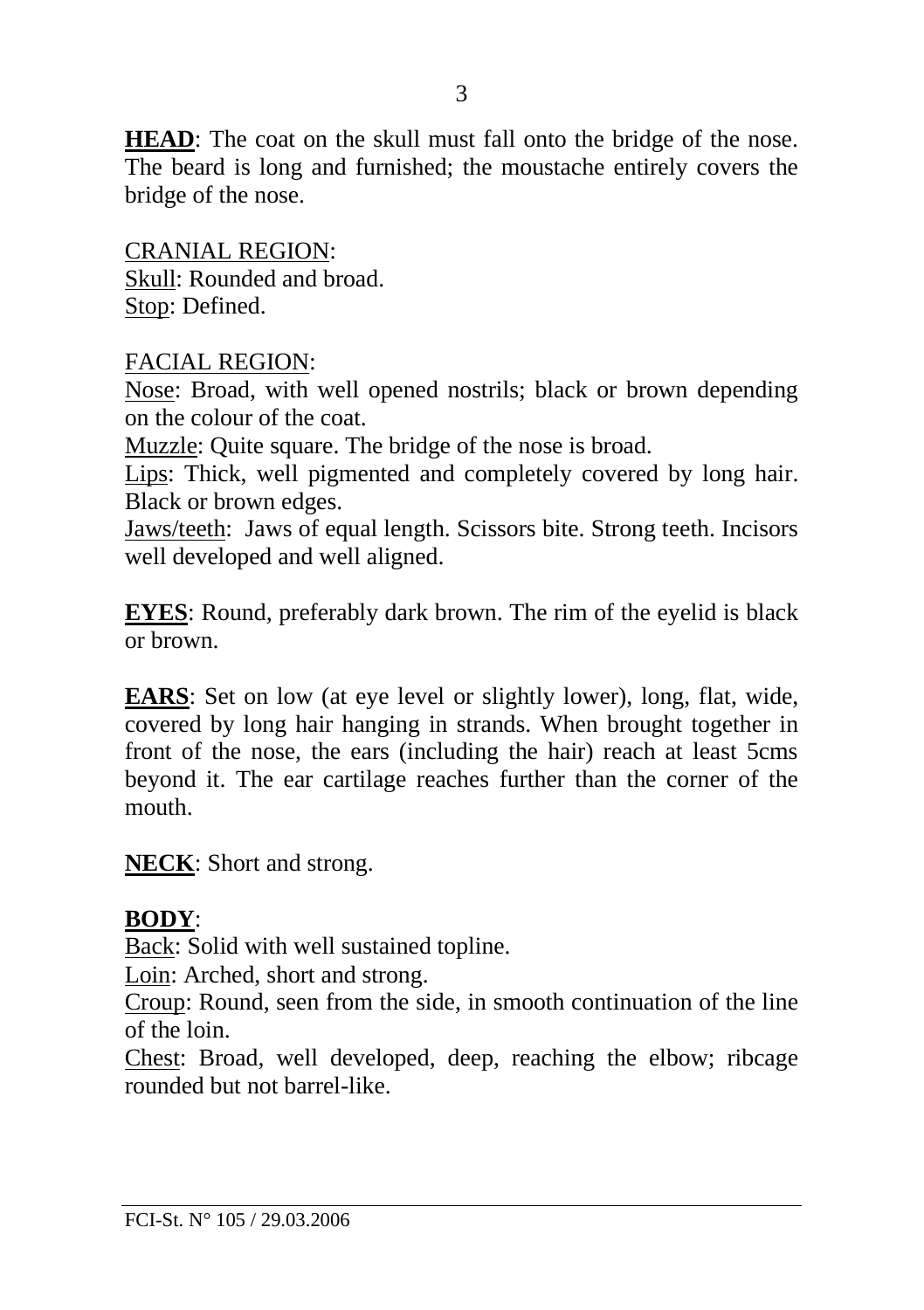## **TAIL**:

Slightly raised, carried above the horizontal when the dog is in action, low set, forming a slight hook at the tip.

# **LIMBS**:

## FOREQUARTERS:

Shoulders: Oblique. The scapulo-humeral angle varies between  $110^{\circ}$ and 115°.

Upper arm: Strong and muscular.

Lower arm: Straight, strong bone, upright, completely covered by long hair.

Forefeet: Round, broad, covered by hair.

HINDQUARTERS: Upper thigh: Slightly oblique, well muscled. Hock: Low, well angulated. Metatarsus (Rear pastern): Upright. Hind feet: Round, broad, covered by hair.

**MOVEMENT/GAIT**: Easy movement, the limbs moving in line with the body. Medium length foreleg stride with good thrust from the hindquarters.

**SKIN**: Relatively thick.

# **COAT**:

Hair: Long, woolly and curly; can form strands. The coat is furnished, covering the whole body in a natural state. This is an essential characteristic of the breed. The French Water Dog may be groomed in a specific manner to accommodate its work and maintenance.

Colour: Solid black, grey, brown, fawn, pale fawn, white or more or less pied. All shades of red-fawn and pale fawn are permitted. The shade should, preferably, be the same as the colour of the body.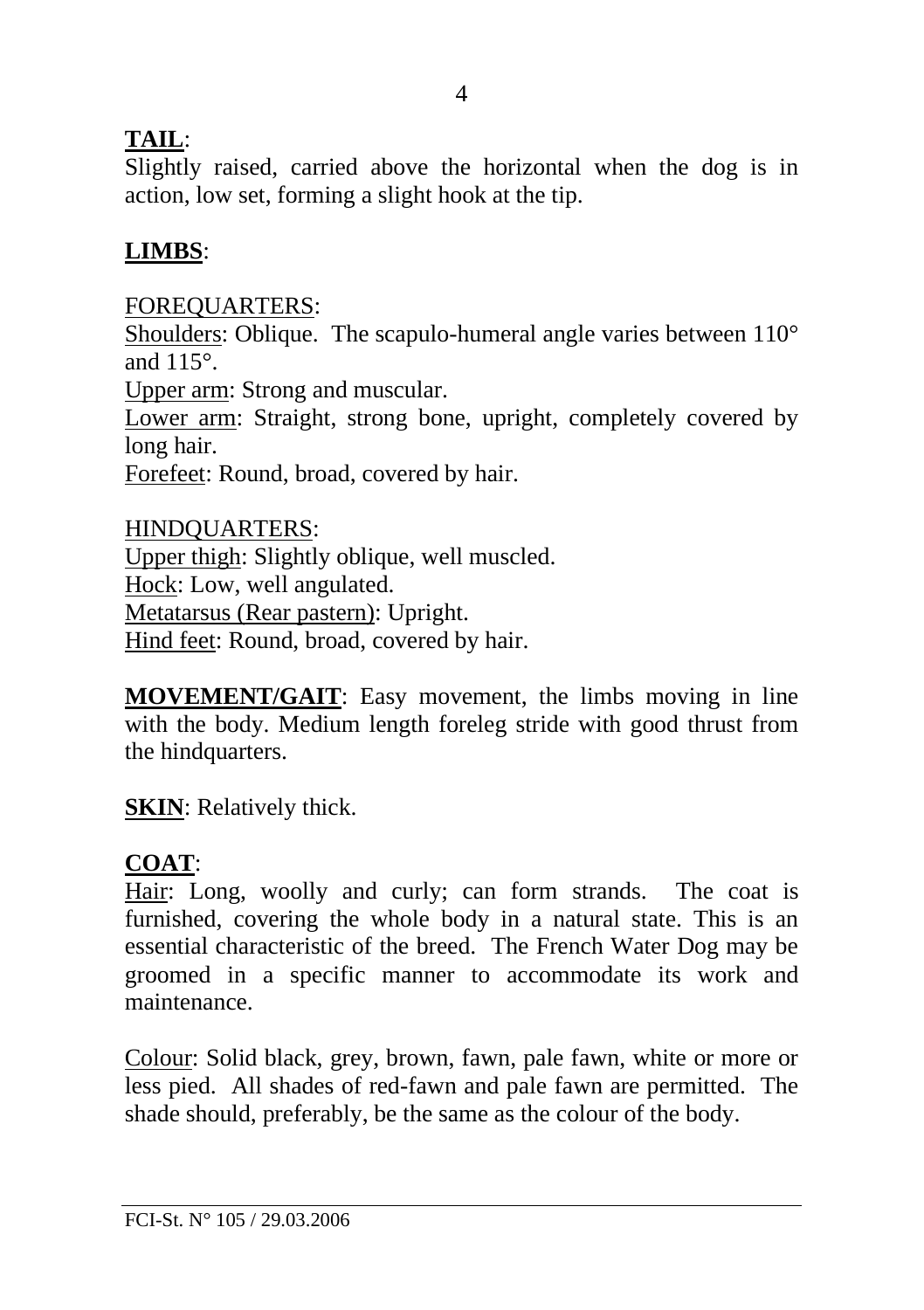### **SIZE**:

| Height at the withers: | $Dogs$ :                       | $58cm - 65cm$ |
|------------------------|--------------------------------|---------------|
|                        | Bitches:                       | $53cm - 61cm$ |
|                        | With a tolerance of $+/- 1$ cm |               |

### **FAULTS**:

Any departure from the foregoing points should be considered a fault and the seriousness with which the fault should be regarded should be in exact proportion to its degree and its effect upon the health and welfare of the dog.

- Head fine and narrow, muzzle thin and too long, lips thin.
- Overshot or undershot. Wry jaw.
- Light eyes.
- Ears set high (higher than eye level), thin, short and narrow.
- Neck long and thin.
- Topline hollow.
- Loin long and weak.
- Croup straight.
- Chest narrow.
- Tail set on high, curved over the back, curled over or lying on the croup or loin. Tail naturally absent or too short.
- Shoulders straight.
- Upper arm thin.
- Forearm with fine bone; feathering.
- Hindquarters: Upper thigh flat, hocks straight, feathering; presence of dewclaws. Feet fine and narrow, not covered by coat.
- Skin thin.
- Coat short, harsh, not woolly, not curly.
- Colours: Any colour other than those mentioned in the standard.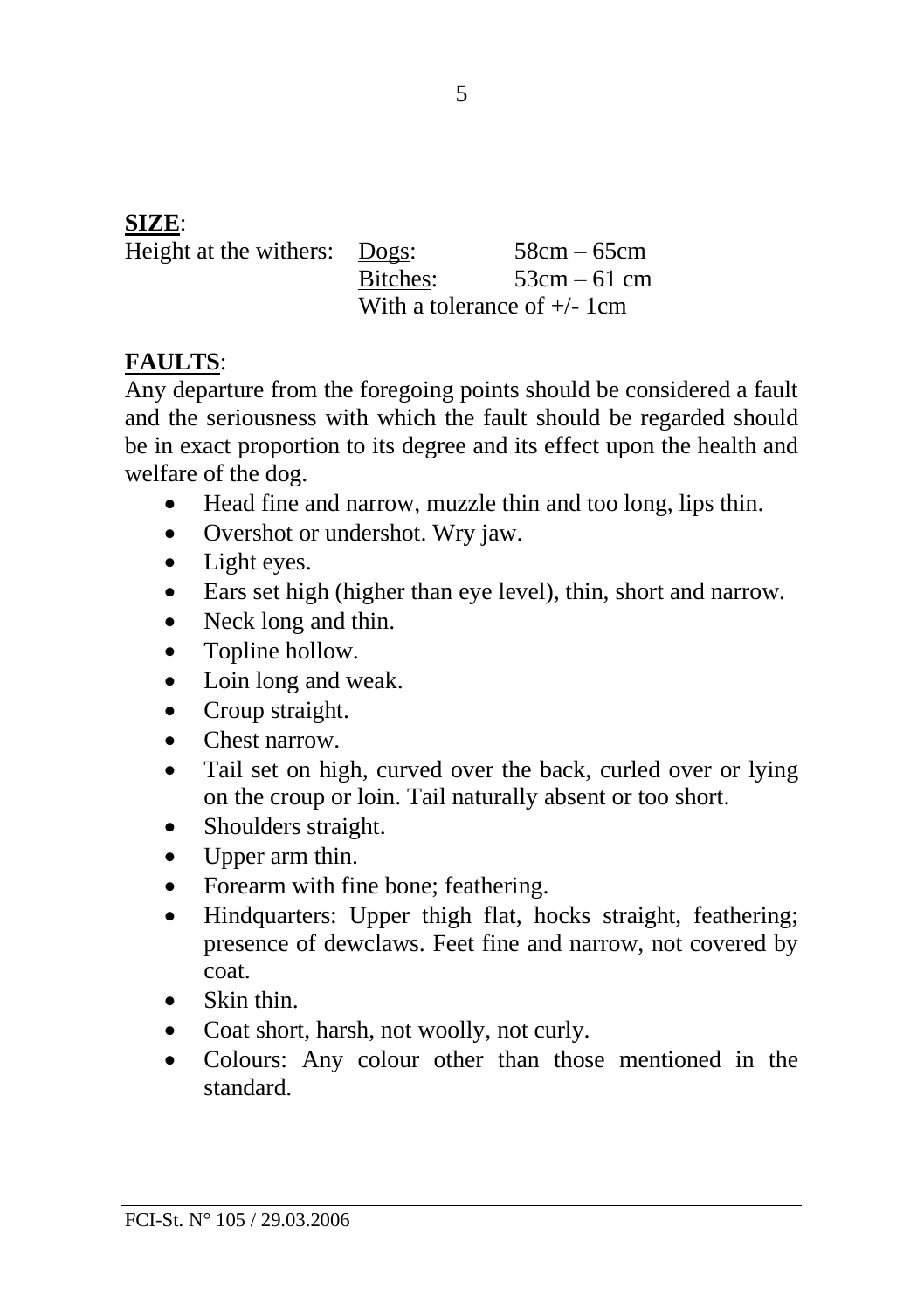### **ELIMINATING FAULTS**:

- Aggressive or overly shy.
- Any dog clearly showing physical or behavioural abnormalities.
- **N.B.**:
	- Male animals should have two apparently normal testicles fully descended into the scrotum.
	- Only functionally and clinically healthy dogs, with breed typical conformation, should be used for breeding.